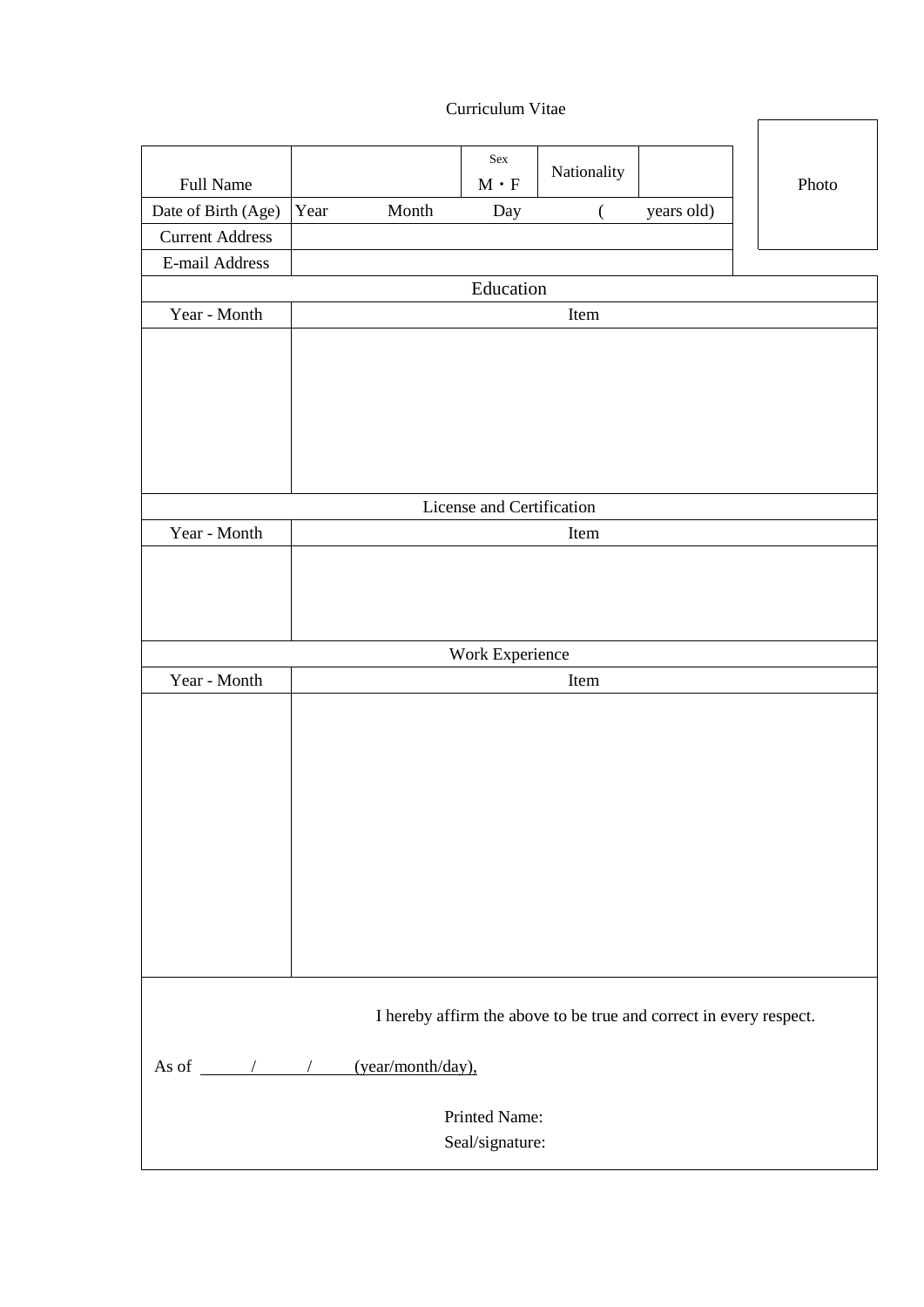| Research Record<br>$\mathop{\mathsf{Month}}$<br>Year<br>Day<br>Full Name<br>Titles & Author(s) of Academic Papers/Books, Names of Academic Journals/Publishers, Year of Publication (A.D.), etc.<br>(Academic Papers) |  | (Attachment #1) |
|-----------------------------------------------------------------------------------------------------------------------------------------------------------------------------------------------------------------------|--|-----------------|
|                                                                                                                                                                                                                       |  |                 |
|                                                                                                                                                                                                                       |  |                 |
|                                                                                                                                                                                                                       |  |                 |
|                                                                                                                                                                                                                       |  |                 |
|                                                                                                                                                                                                                       |  |                 |
|                                                                                                                                                                                                                       |  |                 |
|                                                                                                                                                                                                                       |  |                 |
|                                                                                                                                                                                                                       |  |                 |
|                                                                                                                                                                                                                       |  |                 |
|                                                                                                                                                                                                                       |  |                 |
|                                                                                                                                                                                                                       |  |                 |
|                                                                                                                                                                                                                       |  |                 |
|                                                                                                                                                                                                                       |  |                 |
|                                                                                                                                                                                                                       |  |                 |
|                                                                                                                                                                                                                       |  |                 |
|                                                                                                                                                                                                                       |  |                 |
|                                                                                                                                                                                                                       |  |                 |
|                                                                                                                                                                                                                       |  |                 |
|                                                                                                                                                                                                                       |  |                 |
|                                                                                                                                                                                                                       |  |                 |
|                                                                                                                                                                                                                       |  |                 |
|                                                                                                                                                                                                                       |  |                 |
|                                                                                                                                                                                                                       |  |                 |
|                                                                                                                                                                                                                       |  |                 |
|                                                                                                                                                                                                                       |  |                 |
|                                                                                                                                                                                                                       |  |                 |
|                                                                                                                                                                                                                       |  |                 |
|                                                                                                                                                                                                                       |  |                 |
|                                                                                                                                                                                                                       |  |                 |
|                                                                                                                                                                                                                       |  |                 |
|                                                                                                                                                                                                                       |  |                 |
|                                                                                                                                                                                                                       |  |                 |
|                                                                                                                                                                                                                       |  |                 |
|                                                                                                                                                                                                                       |  |                 |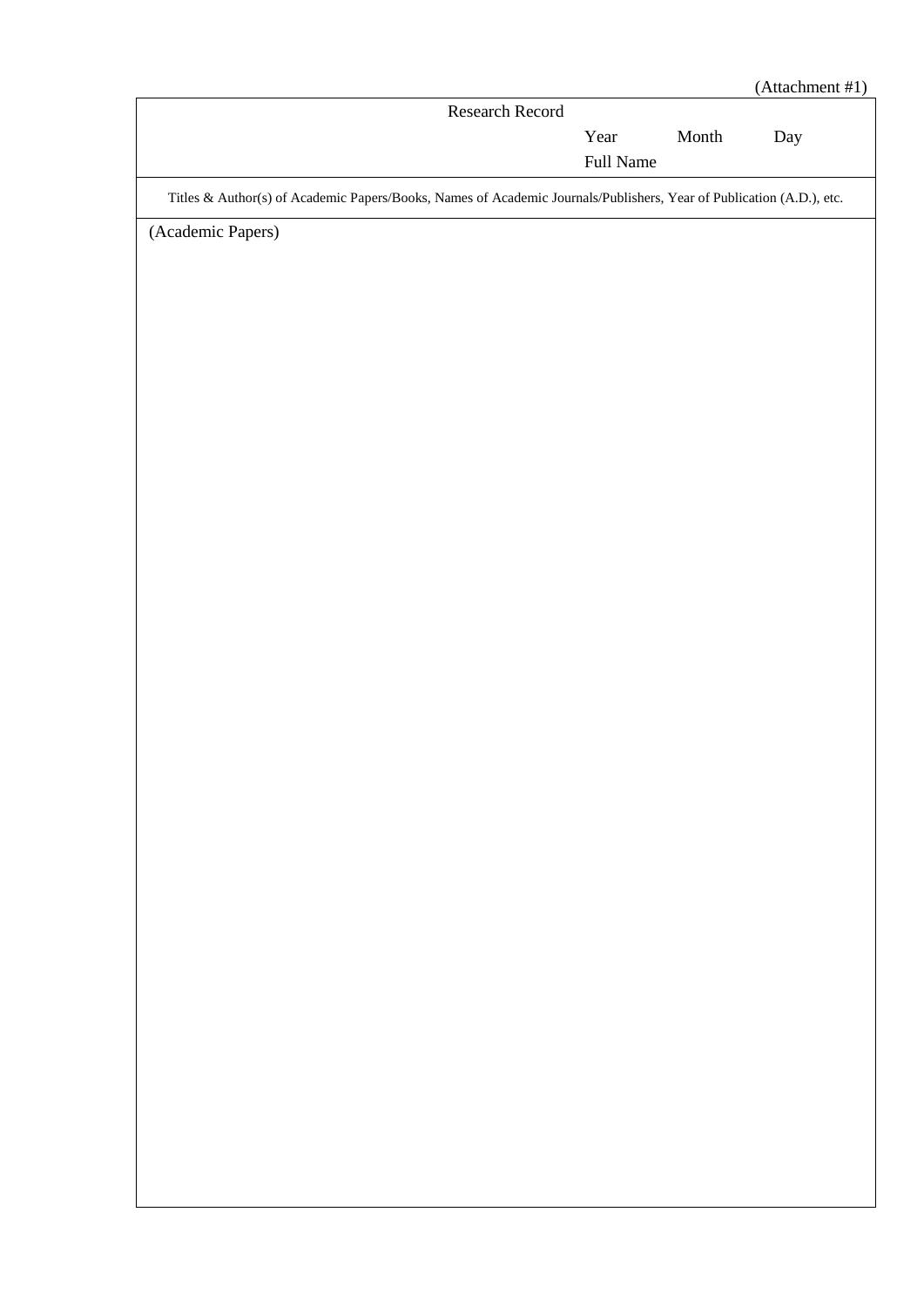(International Conference Proceedings)

(Books)

1.) Books

2.) Chapters in Books

(Commentaries and Reviews)

(Work)

(Invited Talks/Lectures)

(Other)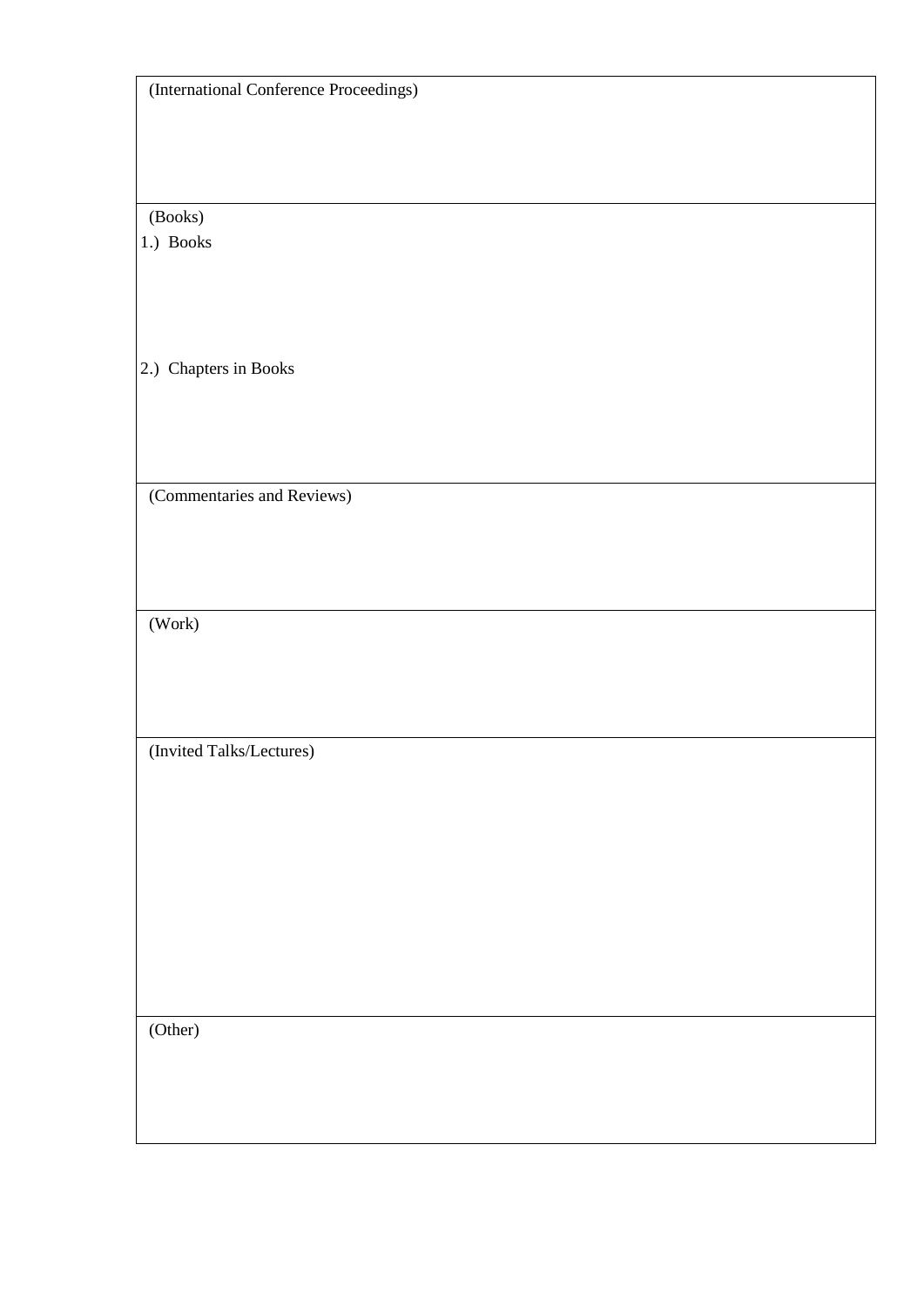(Attachment#2)

| <b>Competitive External Research Grants/Funds</b> |                                                                     |  |  |  |  |
|---------------------------------------------------|---------------------------------------------------------------------|--|--|--|--|
| Year - Month                                      | Item                                                                |  |  |  |  |
|                                                   | 1.) Scientific Research Grants/Funds                                |  |  |  |  |
|                                                   | o Funds/Subsidies for Which Project You Were the Representative     |  |  |  |  |
|                                                   |                                                                     |  |  |  |  |
|                                                   |                                                                     |  |  |  |  |
|                                                   | O Funds/Subsidies for Which Project You Were NOT the Representative |  |  |  |  |
|                                                   |                                                                     |  |  |  |  |
|                                                   |                                                                     |  |  |  |  |
|                                                   | 2.) Collaborative/Commissioned Research                             |  |  |  |  |
|                                                   | (*Only the projects for which you were the representative)          |  |  |  |  |
|                                                   |                                                                     |  |  |  |  |
|                                                   |                                                                     |  |  |  |  |
|                                                   | 3.) Public Research Grants/Funds                                    |  |  |  |  |
|                                                   | (*Only the grants/funds for which you were the representative)      |  |  |  |  |
|                                                   |                                                                     |  |  |  |  |
|                                                   | Activities at Academic Societies                                    |  |  |  |  |
| Year - Month                                      | Item                                                                |  |  |  |  |
|                                                   |                                                                     |  |  |  |  |
|                                                   |                                                                     |  |  |  |  |
|                                                   |                                                                     |  |  |  |  |
|                                                   |                                                                     |  |  |  |  |
|                                                   |                                                                     |  |  |  |  |
|                                                   |                                                                     |  |  |  |  |
|                                                   |                                                                     |  |  |  |  |
|                                                   | Social Contribution (incl. Collaboration with Industries)           |  |  |  |  |
| Year - Month                                      | Item                                                                |  |  |  |  |
|                                                   |                                                                     |  |  |  |  |
|                                                   |                                                                     |  |  |  |  |
|                                                   |                                                                     |  |  |  |  |
|                                                   |                                                                     |  |  |  |  |
|                                                   |                                                                     |  |  |  |  |
|                                                   |                                                                     |  |  |  |  |
|                                                   | Honors and Awards                                                   |  |  |  |  |
| Year - Month                                      | Item                                                                |  |  |  |  |
|                                                   |                                                                     |  |  |  |  |
|                                                   |                                                                     |  |  |  |  |
|                                                   |                                                                     |  |  |  |  |
|                                                   |                                                                     |  |  |  |  |
|                                                   |                                                                     |  |  |  |  |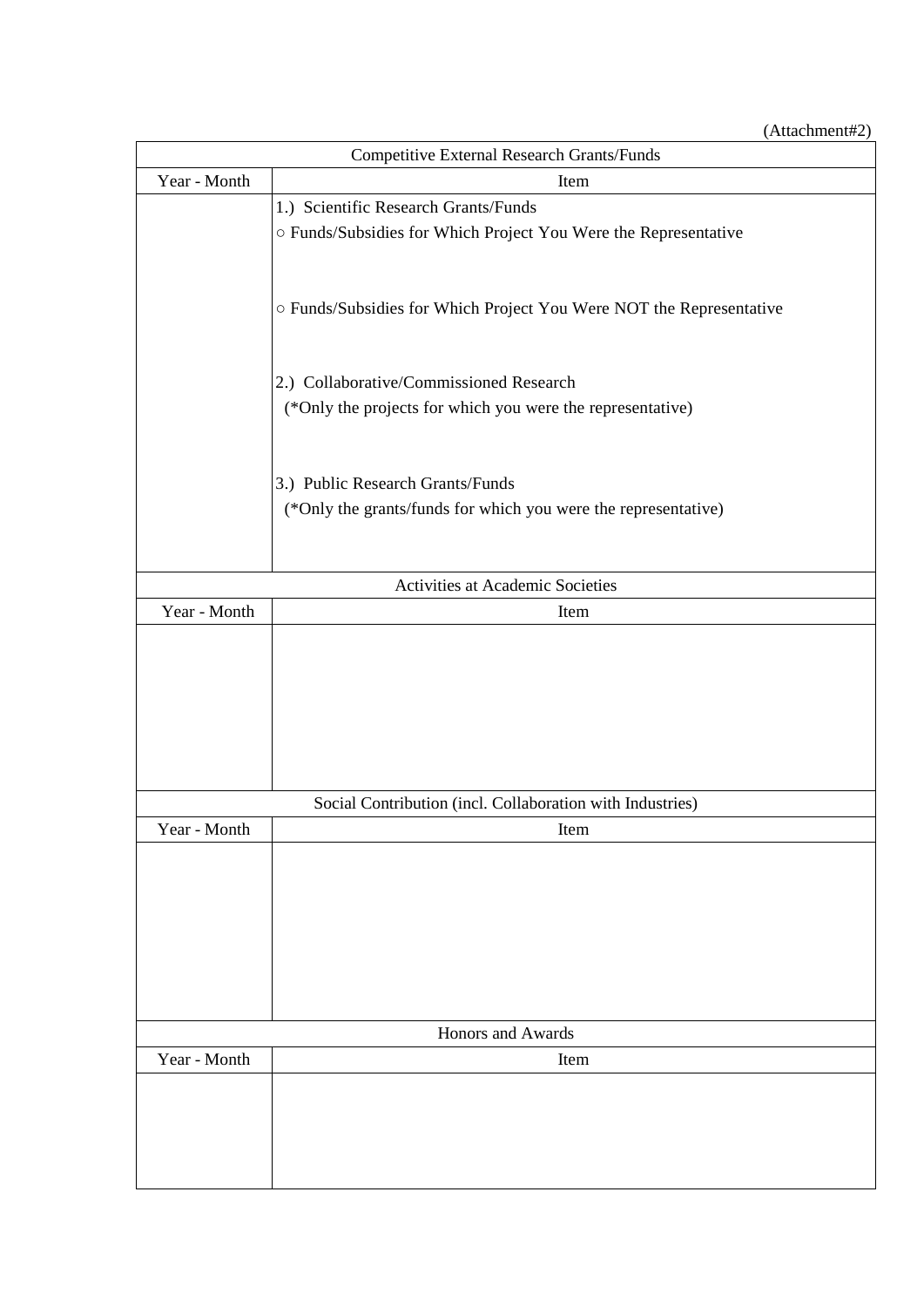|                                                                       |           |       | (Attachment#3) |
|-----------------------------------------------------------------------|-----------|-------|----------------|
| Professional Educational Responsibilities                             |           |       |                |
|                                                                       | Year      | Month | Day            |
|                                                                       | Full Name |       |                |
| <b>Relevant Teaching Responsibilities</b>                             |           |       |                |
| 1.) Teaching Experiences at Universities as a Permanent faculty Staff |           |       |                |
| (Undergraduate Level)                                                 |           |       |                |
|                                                                       |           |       |                |
| (Graduate Level)                                                      |           |       |                |
|                                                                       |           |       |                |
| 2.) Teaching Experiences at Institutions as a Temporary Staff         |           |       |                |
|                                                                       |           |       |                |
| 3.) Any Other Teaching Experiences                                    |           |       |                |
|                                                                       |           |       |                |
|                                                                       |           |       |                |
| Relevant Experience for Educational Improvement                       |           |       |                |
| 1.) Writing and Translation of Textbooks                              |           |       |                |
|                                                                       |           |       |                |
|                                                                       |           |       |                |
|                                                                       |           |       |                |
| 2.) Publications about Educational Improvement                        |           |       |                |
|                                                                       |           |       |                |
|                                                                       |           |       |                |
|                                                                       |           |       |                |
| 3.) Educational Subsidies and Awards                                  |           |       |                |
|                                                                       |           |       |                |
|                                                                       |           |       |                |
|                                                                       |           |       |                |
|                                                                       |           |       |                |
| Other Educational Experience                                          |           |       |                |
| 1.) Educational Boards (and the Assigned Period) and its Activities   |           |       |                |
|                                                                       |           |       |                |
|                                                                       |           |       |                |
|                                                                       |           |       |                |
|                                                                       |           |       |                |
| 2.) Other                                                             |           |       |                |
|                                                                       |           |       |                |
|                                                                       |           |       |                |
|                                                                       |           |       |                |
|                                                                       |           |       |                |
|                                                                       |           |       |                |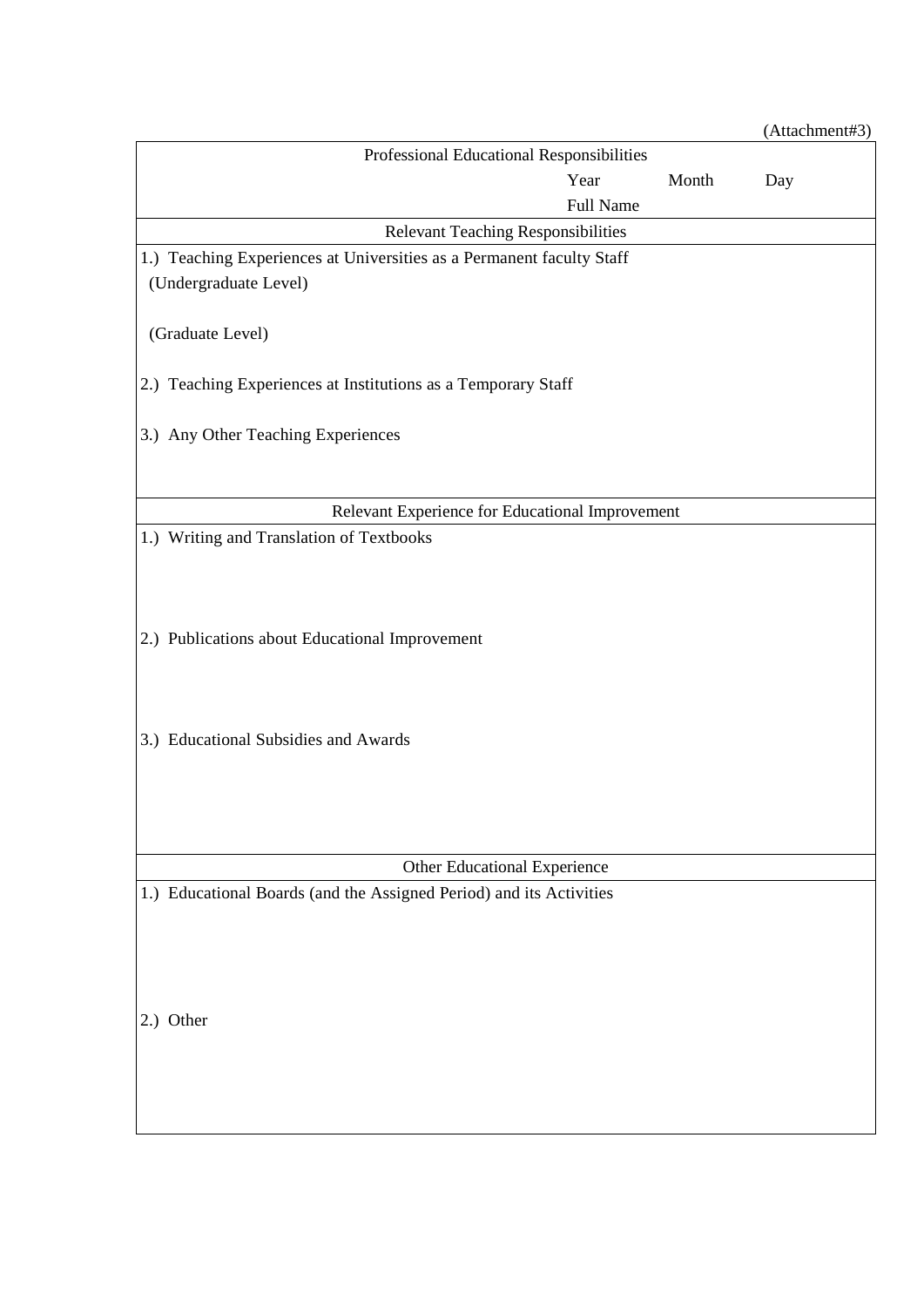(**Example**)

|                                                                                                                                                                                                                       |                                                                                | Curriculum Vitae                              |                |                | Please choose either M/F. |
|-----------------------------------------------------------------------------------------------------------------------------------------------------------------------------------------------------------------------|--------------------------------------------------------------------------------|-----------------------------------------------|----------------|----------------|---------------------------|
| <b>Full Name</b>                                                                                                                                                                                                      | <b>SMITH John</b><br>Year 19xx                                                 | Sex<br>$\overline{\mathbf{M}}\cdot\mathbf{F}$ | Nationality    | <b>British</b> | Photo                     |
| Date of Birth (Age)                                                                                                                                                                                                   | Month                                                                          | 12<br>Day<br>$\overline{27}$                  | $\frac{3x}{3}$ | years old)     |                           |
| <b>Current Address</b>                                                                                                                                                                                                | 21 Priory Rd., Cambridge, CB5 8HT GREAT BRITAIN                                |                                               |                |                |                           |
| E-mail Address                                                                                                                                                                                                        | johnsmith@abcd.com                                                             |                                               |                |                |                           |
|                                                                                                                                                                                                                       |                                                                                | Education                                     |                |                |                           |
| Year - Month                                                                                                                                                                                                          |                                                                                |                                               | Item           |                |                           |
|                                                                                                                                                                                                                       | *Please clearly state the degree titles.                                       |                                               |                |                |                           |
| 20xx – September                                                                                                                                                                                                      | <b>PhD in Civil, Environmental and Geomatic Engineering at XXX, UK</b>         |                                               |                |                |                           |
| $20xx - May$                                                                                                                                                                                                          | <b>MPhil Stud in Civil, Environmental and Geomatic Engineering at XXX, UK</b>  |                                               |                |                |                           |
| 20xx – February                                                                                                                                                                                                       | <b>MSc in Civil Engineering at XXX, UK</b>                                     |                                               |                |                |                           |
| 20xx – June                                                                                                                                                                                                           | <b>BEng in Civil and Environmental Engineering at XXX, UK</b>                  |                                               |                |                |                           |
|                                                                                                                                                                                                                       |                                                                                |                                               |                |                |                           |
|                                                                                                                                                                                                                       |                                                                                |                                               |                |                |                           |
|                                                                                                                                                                                                                       |                                                                                | License and Certification                     |                |                |                           |
| Year - Month                                                                                                                                                                                                          |                                                                                |                                               | Item           |                |                           |
| 20xx – November                                                                                                                                                                                                       | <b>Engineering Technician (Eng Tech)</b>                                       |                                               |                |                |                           |
|                                                                                                                                                                                                                       |                                                                                | Work Experience                               |                |                |                           |
| Year - Month                                                                                                                                                                                                          |                                                                                |                                               | Item           |                |                           |
| $20xx - October$                                                                                                                                                                                                      | <b>Research Fellow at XXX XXXX</b>                                             |                                               |                |                |                           |
| 20xx – February                                                                                                                                                                                                       | <b>Full-time Research Assistant at XXX Lab, Xxxx University (- March 20xx)</b> |                                               |                |                |                           |
| $20xx -$ September                                                                                                                                                                                                    | <b>Full-time Research Assistant at XXX XXXXX Institute</b>                     |                                               |                |                |                           |
| I hereby affirm the above to be true and correct in every respect.<br>As of $\frac{2014}{\text{Area}}$ / April / 5<br>(year/month/day),<br><b>SMITH John</b><br>Printed Name:<br>Seal/signature:<br><u>IOHN SMITH</u> |                                                                                |                                               |                |                |                           |

 $\overline{\mathbf{a}}$ 

F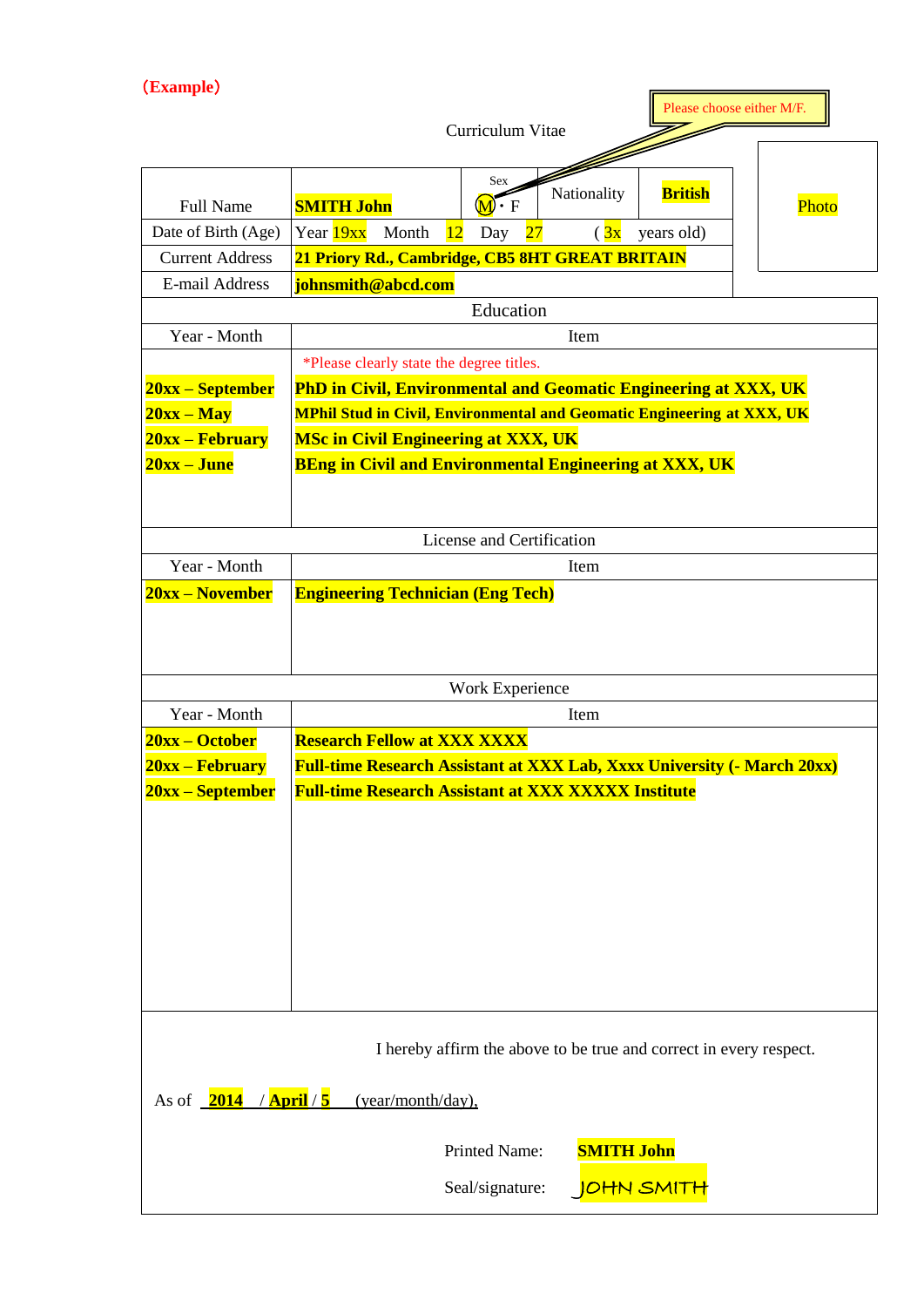|     | (Attachment #1)                                                                                                      |  |  |  |  |
|-----|----------------------------------------------------------------------------------------------------------------------|--|--|--|--|
|     | <b>Research Record</b>                                                                                               |  |  |  |  |
|     | Month<br>Year<br>Day                                                                                                 |  |  |  |  |
|     | <b>Full Name</b>                                                                                                     |  |  |  |  |
|     | Titles & Author(s) of Academic Papers/Books, Names of Academic Journals/Publishers, Year of Publication (A.D.), etc. |  |  |  |  |
|     | (Academic Papers)                                                                                                    |  |  |  |  |
|     | *The name of candidate should be underlined.                                                                         |  |  |  |  |
|     | *The items should be in reverse chronological order.                                                                 |  |  |  |  |
|     | *Choosing 5 papers from all the publications (incl. work), please attach those abstracts in approx. 100              |  |  |  |  |
|     | words and voluntary format as separate sheet(s).                                                                     |  |  |  |  |
|     |                                                                                                                      |  |  |  |  |
|     | 1.) Benz K, Cardano G, Smith J (3/8) (*If there are too many authors to list up, please write a few                  |  |  |  |  |
|     | of them and omit the others, and mention the total number of authors and the insert order of                         |  |  |  |  |
|     | vour name as x/x.), 'Xxxxxx xx xxx Xxxxx-xxxxx' (Paper Title), XXXX (Journal Title) Vol.1                            |  |  |  |  |
|     | No.2 PP.10-20 (in press) IF=1.123 (Abstract on a separate sheet)                                                     |  |  |  |  |
| 2.) | Scheutz PG, Smith J (2/6) 'Xxxxxxxx xx xxx Xxxxxx Xxxxxx', Journal of Xxxxx, Vol.2 No.3                              |  |  |  |  |
|     | $PP.20-30$ (20xx) IF=1.234 TC=1 (Abstract on a separate sheet)                                                       |  |  |  |  |
|     | 3.) Scheutz PG, Smith J and Ricardo H, 'Xxxxxxxxxx xx Xxxxxx Xxx', XXXXXXX Vol.3 No.4                                |  |  |  |  |
|     | $PP.30-40$ (20xx) IF=1.345 TC=3 (Abstract on a separate sheet)                                                       |  |  |  |  |
|     | 4.) Smith J and Drebbel C, 'Xxxxxxxxxx xx Xxxxx Xxxxxx', XXXX Vol.4 No.5 PP.40-50 (20xx)                             |  |  |  |  |
|     | <u>5.) Smith J and Vian B, 'Xxxxxx xx Xxx xxx Xx(XX) xxxxx Xxxxxxxxxx', XXXXXX Vol.5</u>                             |  |  |  |  |
|     | $No.6PP.60-70 (20xx) IF=1.456 TC=10 (Abstract on a separate sheet)$                                                  |  |  |  |  |
| 6.) |                                                                                                                      |  |  |  |  |
|     | Xxxxxxxxx Xxxxxx Xxxx Xxxx Xxxxxxx', XXXX Vol.6 No.7 PP.70-80 (20xx) IF=1.567 TC=5                                   |  |  |  |  |
|     | (Abstract on a separate sheet)                                                                                       |  |  |  |  |
|     |                                                                                                                      |  |  |  |  |
|     | Xxxxxxxx Xxxxxx xx Xxxxxx', Xxxxxxx Xxxxxxxx Vol.7 No.8 PP80-90 (20xx)                                               |  |  |  |  |
|     |                                                                                                                      |  |  |  |  |
|     |                                                                                                                      |  |  |  |  |
|     |                                                                                                                      |  |  |  |  |
|     |                                                                                                                      |  |  |  |  |
|     |                                                                                                                      |  |  |  |  |
|     |                                                                                                                      |  |  |  |  |
|     |                                                                                                                      |  |  |  |  |
|     |                                                                                                                      |  |  |  |  |
|     |                                                                                                                      |  |  |  |  |
|     |                                                                                                                      |  |  |  |  |
|     |                                                                                                                      |  |  |  |  |
|     |                                                                                                                      |  |  |  |  |
|     |                                                                                                                      |  |  |  |  |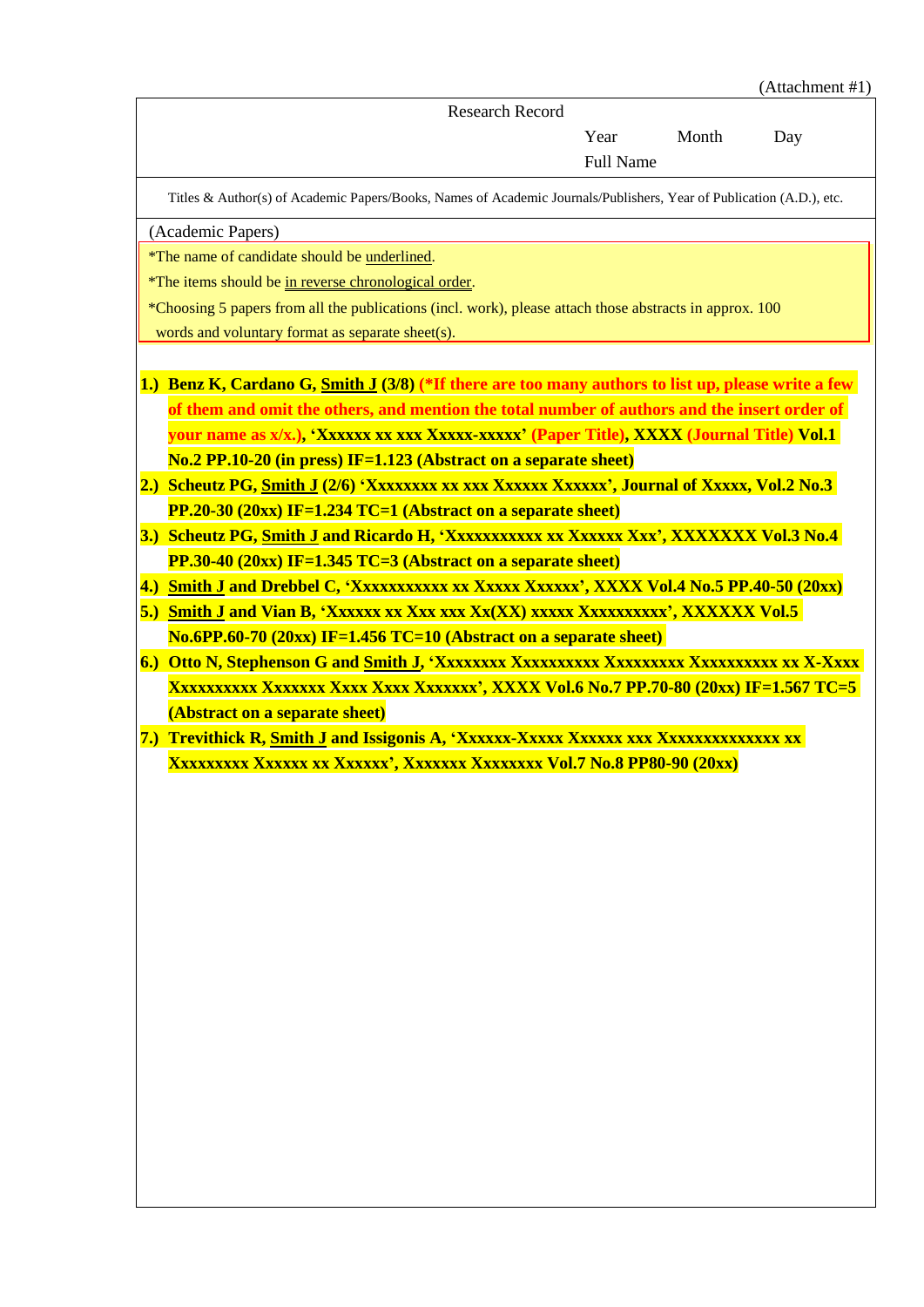(International Conference Proceedings)

\*If there are too many to list up, please choose up to 10 main ones and note as 'xx other proceedings'.

**1.) Smith J. (\*If there are too many authors to list up, please write a few of them and omit the others, and mention the total number of authors and the insert order of your name as x/x.), 'Xxxxxx xx xxx Xxxxx-xxxxx' (Paper Title), paper presented to XXXX XX (Conference Name), Edinburgh UK (20xx)**

(Books)

\*If there are too many to list up, please choose up to 10 main books and note as 'xx other books'.

- 1. Books
- **1.) Horch A, Smith J, De Laval G (\*If there are too many authors to list up, please write a few of them and omit the others, and mention the total number of authors and the insert order of your name as x/x.), 'Xxxxxxxx xxx Xxx xxxxxxx Xxxxxxxx Xxxxxxxxx', Xxx Xxxxxxxxx xx Xxxxxxxx Press, UK (20xx)**
- 2. Chapter in Books
- **1.) Jun M, Papin D, Smith J, 'Xxxxxx xxx Xxxxxxxxxxxxx Xxxxxxxxx' in Telsa N (ed.) 'Xxx Xxxxxxxxxx xxx Xxxxxxxx-Xxxxxx xxx Xxxxxxxx', Macmillan, UK, PP.159-165.**

(Commentaries and Reviews)

\*If there are too many to list up, please choose up to 10 main pieces and note as 'xx other commentaries/reviews'.

**1.) Smith J. (\*If there are too many authors to list up, please write a few of them and omit the others, and mention the total number of authors and the insert order of your name as x/x.), 'Xxxxxx xx xxx Xxxxx-xxxxx' (Paper Title), XXXX XX (Name of the Publisher), PP.45-55 (20xx)**

(Work)

**1.) Smith J. (\*incl. collaborators' names if there are any), 'Untitled XX' (Work Title), XXXX XX (Name of the Publisher), (20xx)**

(Invited Talks/Lectures)

\*If there are too many to list up, please choose up to 10 main ones and note as 'xx other talks/lectures'.

**1.) Smith J. (\*incl. co-presenters' names if there are any), 'Xxxxxxxxxxx Xxxxxxxxx Xxxxxx Xxxxxxx Xxxxxxxxxxx xx Xxxxx Xxxxxxxxxx xx Xxxxxx' (Lecture Title), XXXX Meeting, Paris, France (20xx)**

(Other)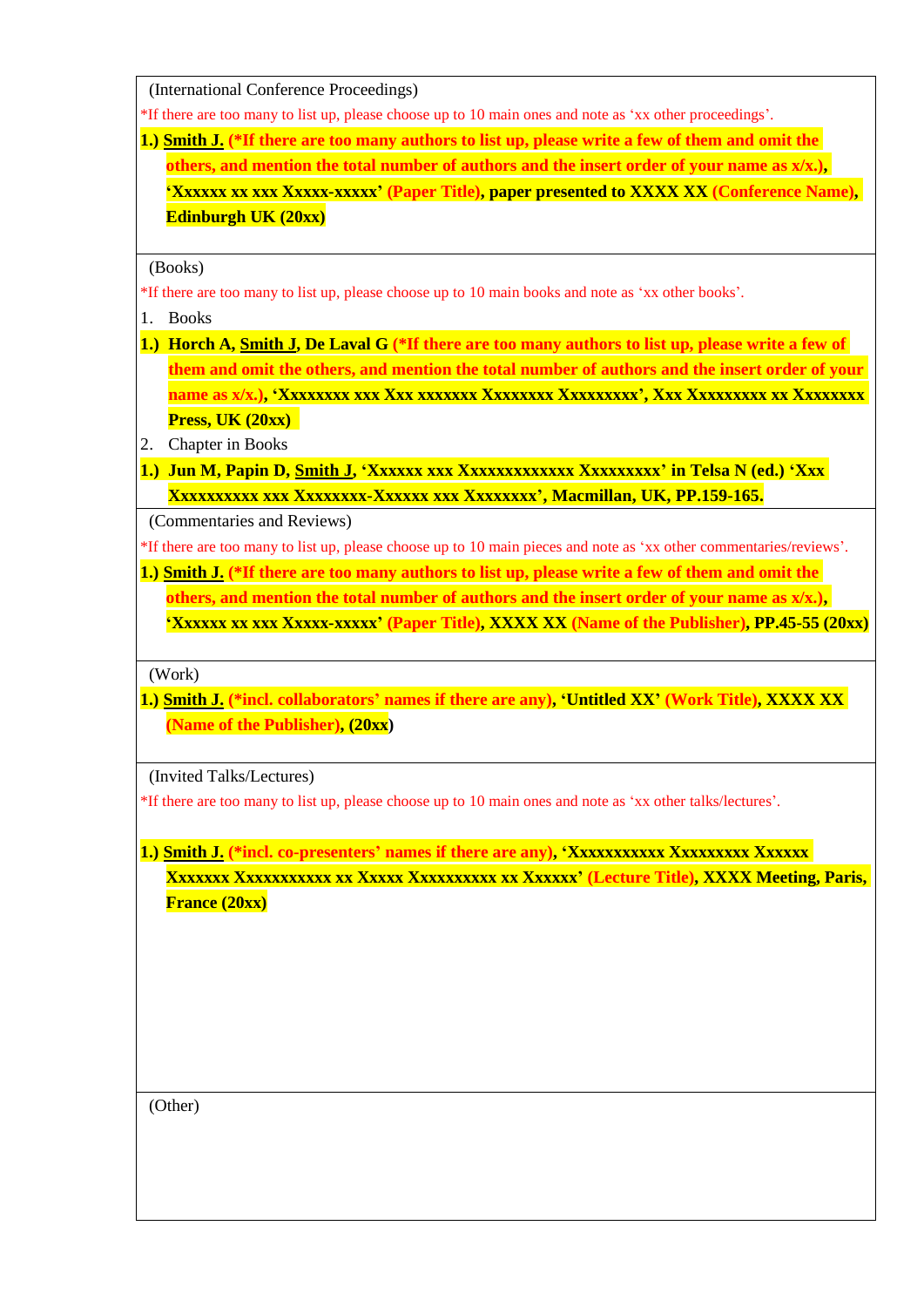(Attachment#2)

| <b>Competitive External Research Grants/Funds</b> |                                                                       |  |  |  |  |
|---------------------------------------------------|-----------------------------------------------------------------------|--|--|--|--|
| Year - Month                                      | Item                                                                  |  |  |  |  |
|                                                   | 1.) Scientific Research Grants/Funds                                  |  |  |  |  |
|                                                   | o Funds/Subsidies for Which Project You Were the Representative       |  |  |  |  |
| 20xx – September                                  | <b>XXXXXXX Scientific Research Fund on Specific Field of Research</b> |  |  |  |  |
| to $20xx - August$                                | 'Xxxxxxxxx xx Xxxxxxx Xxxxxxxx' (Research Theme) 7500 USD (Amount)    |  |  |  |  |
|                                                   | O Funds/Subsidies for Which Project You Were NOT the Representative   |  |  |  |  |
| 20xx – September                                  | <b>XXXX Scientific Research Fund Basic Research (B)</b>               |  |  |  |  |
| to 20xx - August                                  | <u>'Xxxxxx Xxxxxxxxx xx Xxxxxxxxx' 20,000 GBP</u>                     |  |  |  |  |
|                                                   | <b>Representative of the project: Prof. Vian B at XXX, UK</b>         |  |  |  |  |
|                                                   | 2.) Collaborative/Commissioned Research                               |  |  |  |  |
|                                                   | (*Only the projects for which you were the representative)            |  |  |  |  |
| 20xx – September                                  | <b>XXXXXXX Ltd., France (Collaborator/Commissioner's Name)</b>        |  |  |  |  |
| to 20xx - August                                  | 'Xxxxxxx xx xxx Xxxxxxx' 10,000 EURO                                  |  |  |  |  |
|                                                   | 3.) Public Research Grants/Funds                                      |  |  |  |  |
|                                                   | (*Only the grants/funds for which you were the representative)        |  |  |  |  |
| 20xx – September                                  | <b>Xxxxxxx Grant</b>                                                  |  |  |  |  |
| to 20xx - August                                  | 'Xxxxxx xx xxx Xxxxxxx' 3000 USD                                      |  |  |  |  |
|                                                   | Activities at Academic Societies                                      |  |  |  |  |
| Year - Month                                      | Item                                                                  |  |  |  |  |
| 20xx – September   Chairman, Xxxxxxxxxxx Society  |                                                                       |  |  |  |  |
| to present                                        |                                                                       |  |  |  |  |
|                                                   |                                                                       |  |  |  |  |
|                                                   | 20xx – September Member, XXX Committee for Xxxxx Meeting              |  |  |  |  |
| $to 20xx - August$                                |                                                                       |  |  |  |  |
|                                                   |                                                                       |  |  |  |  |
|                                                   | Social Contribution (incl. Collaboration with Industries)             |  |  |  |  |
| Year - Month                                      | Item                                                                  |  |  |  |  |
|                                                   | 20xx – September   Xxxxxxxx Committee Member, Croydon, UK             |  |  |  |  |
| to present                                        |                                                                       |  |  |  |  |
|                                                   |                                                                       |  |  |  |  |
| 20xx – September                                  | <b>Collaborative Research with Xxxxx</b>                              |  |  |  |  |
| to 20xx – August                                  |                                                                       |  |  |  |  |
|                                                   |                                                                       |  |  |  |  |
|                                                   |                                                                       |  |  |  |  |
| Honors and Awards                                 |                                                                       |  |  |  |  |
| Year - Month                                      | Item                                                                  |  |  |  |  |
| 20xx – June                                       | <b>Xxxxxxx Award, XXX Meeting 20xx</b>                                |  |  |  |  |
|                                                   |                                                                       |  |  |  |  |
|                                                   |                                                                       |  |  |  |  |
|                                                   |                                                                       |  |  |  |  |